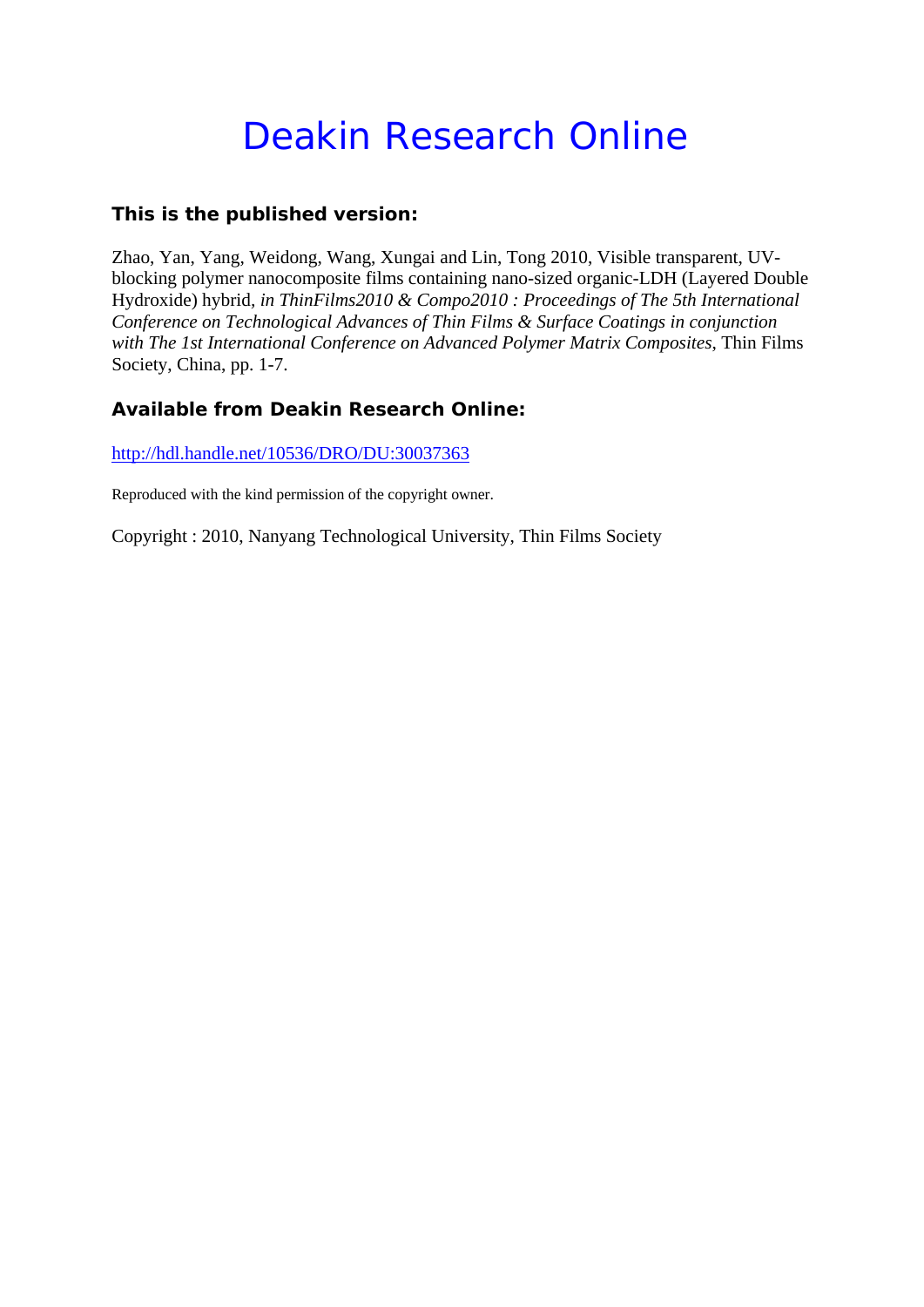# **Visible Transparent, UV-blocking Polymer Nanocomposite Films Containing Nano-sized Organic-LDH (Layered Double Hydroxide) Hybrid**

Yan Zhao<sup>1</sup>, Weidong Yang<sup>2</sup>, Xungai Wang<sup>1</sup>, Tong Lin<sup>1</sup>

1. Centre for Material and Fibre Innovation, Deakin University, Geelong, VIC 3217, Australia 2. Division of Materials Science & Engineering, CSIRO, Highett, VIC 3190, Australia

#### **Abstract**

A nano-sized Mg2Al layered double hydroxide (LDH) was used for encapsulating an organic UV absorber, 2-hydroxy-4-methoxybenzeophenone-5-sulfonic acid (HMBS), to produce HMBS@LDH hybrid nano-platelets. Upon dispersing this organic-inorganic hybrid LDH into ethylene-vinyl alcohol copolymer (EVOH) for film casting, a thin polymer nanocomposite film that is UV opaque but highly transparent to visible light (higher than 90%) was formed. Thermogravimetry (TG) analysis confirmed that the intercalation of HMBS into LDH considerably increased the thermal stability of HMBS. Such an improvement was attributed to the strong guest-host interaction between the HMBS anions and the LDH layers. Also, the nanocomposite films were flexible and had good mechanical properties.

*Keywords:* UV-blocking; LDHs; EVOH; transparency; organic-inorganic hybrids

### **1. Introduction**

Ultraviolet (UV) damage has been a major concern not only in daily life but also for many industries. The basic strategy of avoiding UV damage has been the use of a protective layer to shield UV light. For this purpose, a thin film or coating that contains a strong UV absorber is typically employed. Most commonly used UV absorbers are inorganic oxides, such as ZnO and  $TiO<sub>2</sub>$ , because of the strong UV absorption and transparency in visible region. However, the main issue associated with inorganic UV absorbers is their photochemical reactivity, which can cause damage to the contacting organic material (e.g. polymer matrix) upon irradiation with UV light. Although organic UV absorbers seldom have this problem, they are typically low in thermal stability and easily migrate off the polymer matrix during use, which might lead to health problems.

Layered double hydroxides (LDHs) are inorganic layered materials consisting of stacks of positively charged hydroxide layers with hydrated charge-balancing anions between them. The chemical composition of LDH can be expressed as  $[M^{2+}{}_{1-x}M^{3+}{}_{x}(OH)_2]A^{n-}{}_{x/n}M^{1-}{}_{z}O$ , wherein  $M^{2+}$  and  $M^{3+}$  are divalent and trivalent metal ions capable of occupying the octahedral positions of the host layers and  $A<sup>n−</sup>$  is the interlayer anion. The positive charges on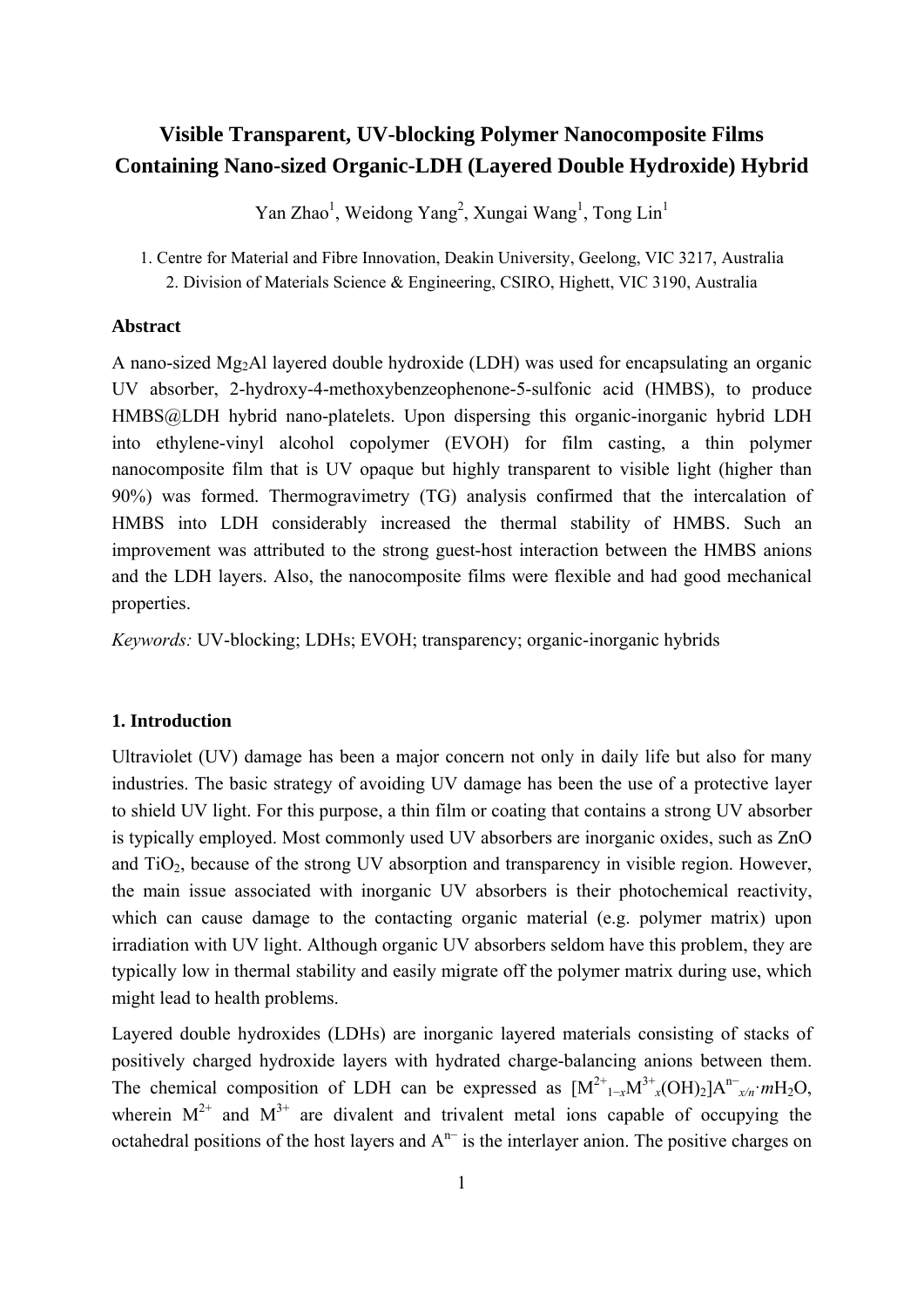the hydroxide derive from the partial substitution of divalent metal ions with trivalent ones. LDHs have recently received increasing attention owing to their versatility to host a wide range of metal ions and various functional anions.<sup>[1-4]</sup> Intercalation of anionic organic molecules, such as dyes and UV absorbers, into LDH interlayer gallery has been reported, and the properties of the guest species can be modulated through guest-host interactions.<sup>[5-9]</sup> Considerably improved thermal-stability has been observed when organic UV absorbers were intercalated into LDHs. UV absorber-intercalated LDH hybrids have been reported to improve the photostability of polypropylene.<sup>[10,11]</sup> However, these materials met problem with poor transparency in visible region. For some applications, optoelectronic devices for instance, the visible transparency is vital, but still remains challenging to achieve.

In this work, we report on the preparation of visibly-transparent but UV-blocking polymer composite films by using nano-sized LDH that was intercalated with an organic UV absorber. When such hybrid nano-platelets were dispersed into ethylene-vinyl alcohol copolymer (EVOH), the resulting film did not transmit UV light, but showed high transmittance in the visible region (higher than 90%). The nanocomposite films were flexible and had good mechanical properties and high thermal stability.

#### **2. Results and discussion**

#### **2.1. Synthesis of LDH nanocrystals**



**Figure 1.** A) TEM and B) SEM images of the as-prepared LDH nanocrystals. C) SEM image of HMBS@LDH nanocrystals. D) XRD patterns of LDH and HMBS@LDH nanocrystals.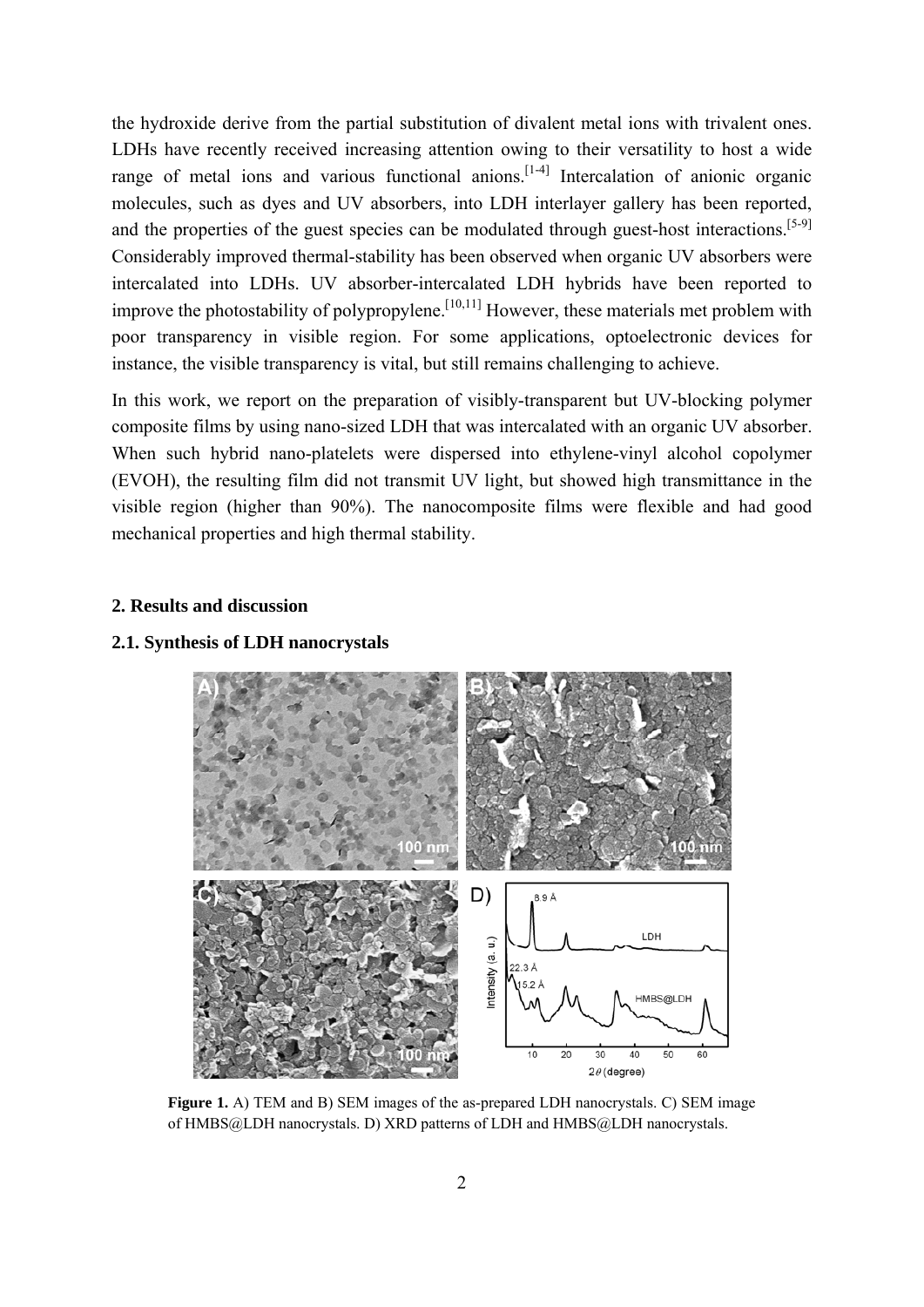$Mg_2A1-NO_3$  LDH was prepared by co-precipitation of magnesium and aluminium nitrates in methanol in the presence of NaOH, followed by solvothermal treatment and hydrolysis of the methoxide ions in water.[12-14] Based on the elemental analysis and thermogravimetric measurement, the resulting LDH was formulated as  $[Mg_2Al(OH)_6]NO_3 \cdot 1.5H_2O$ . Figure 1A and B show the transmission electron microscopy (TEM) and scanning electron microscopy (SEM) images of the obtained LDH nanocrystals. The average lateral size of the nanocrystals was less than 100 nm.

The powder X-ray diffraction (XRD) pattern of the LDH sample is shown in Figure 1D. Several rational orders of (00*l*) reflections are observed in the diffraction pattern, indicating a hexagonal lattice with a rhombohedral symmetry. Since no other peaks were detected, the product should have high purity. The diffraction pattern and measured basal spacing  $(\sim 8.96 \text{ Å})$ are consistent with those of well-known LDH materials intercalated with  $NO<sub>3</sub><sup>-</sup>$  anions.<sup>[15]</sup> Based on the full width at half maximum (fwhm) of the (00*l*) reflection, the thickness of the LDH crystals can be estimated using Scherrer equation, being ~13.2 nm. Since the basal spacing is 8.96 Å, the thickness value of 13.2 nm suggests that the obtained crystallites contain stacks of up to 15 LDH layers.

#### **2.2 Intercalation of HMBS into LDH nanocrystals**

It is known that HMBS is a dibasic acid having both a strong sulfonic acid group ( $pK_a \approx 1.6$ ) and a much weaker phenolic group ( $pK_a \approx 8$ ).<sup>[16]</sup> The monovalent and divalent HMBS sodium salts exhibited very different UV-vis spectra (Figure 2). In our case, a solution containing monovalent HMBS anions was used to exchange the nitrate ions of LDHs, yielding a lightyellow product, HMBS@LDH. The UV-vis spectrum of the product indicates that the HMBS species presented in the LDH interlayers was a mixture of monovalent and divalent anions, while the UV-vis spectrum of the supernatant solution still corresponded to that of the monovalent anions (Figure 2). The presence of divalent HMBS anions in the LDH interlayers can be ascribed to the easy conversion of the monovalent to divalent anions occurred within the LDH interlayers via the reaction: $[16]$ 

$$
2HMBS^{-}@LDH \leftrightarrow HMBS^{2-}@LDH + HMBS (aq)
$$

The XRD pattern of the HMBS@LDH powder is shown in Figure 1D. The interlayer distance of the nanocrystals was increased from 8.9 Å to 15.0 Å and 20.2 Å, which can be assigned to the intercalation of HMBS as divalent and monovalent anions, respectively.<sup>[6]</sup> The lateral size of the HMBS@LDH crystals was comparable to the original LDH crystals (Figure 1C).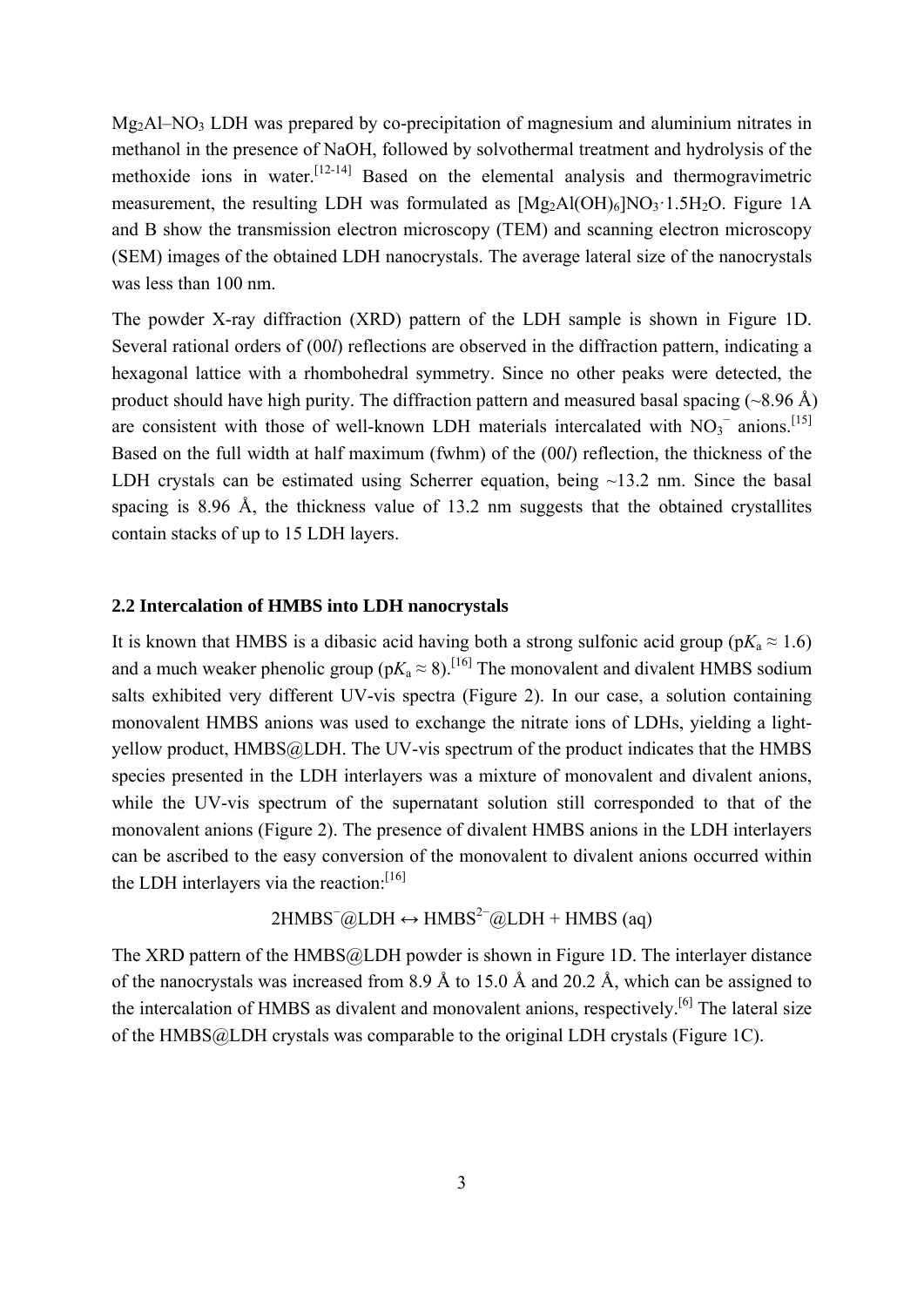

**Figure 2.** A) UV-vis spectra of (a) divalent and (b) monovalent HMBS sodium salts. B) UV-vis spectra of (a) HMBS@LDH nanocrystals, (b) supernatant HMBS solution after intercalation, and (c) LDH nanocrystals.

The intercalation of HMBS into LDH is also supported by the Fourier transform infrared (FTIR) spectra shown in Figure 3. For the LDH only, the intense absorption peak at  $1384 \text{ cm}^{-1}$  is attributed to N–O stretching vibrations of NO<sub>3</sub><sup>-</sup> ions. HMBS is characterized by absorption bands at 1085 and 1026  $cm^{-1}$  $(sulphonate vSO_3^-); 1352 cm^{-1} (vR-$ SO<sub>2</sub>–OH); 1273 cm<sup>-1</sup> ( $vAr$ –O–CH<sub>3</sub>); 1595, 1492, and 1447  $cm^{-1}$  (aromatic



Figure 3. FTIR spectra of LDH, HMBS, and HMBS@LDH.

ring *v*C=C); and 1631 cm<sup>-1</sup> (carbonyl *v*C=O). After the intercalation of HMBS into LDHs, the characteristic absorption bands of HMBS appeared in the spectrum of HMBS@LDH, and N–O stretching vibrations of  $NO<sub>3</sub><sup>-</sup>$  ions is considerably reduced, indicating the successful intercalation of HMBS anions into the interlayer galleries of the LDHs. Compared to those of free HMBS, the variation in the band positions and intensities is ascribed to the interaction

between the intercalated HMBS molecules and the host LDH layers.[5]

To examine the influence of the LDH layers on the thermal stability of the intercalated HMBS, thermogravimetric (TG) analysis was performed. The TG curves of LDH, HMBS, and HMBS@LDH are shown in Figure 4. The LDH lost weight mainly in the temperature ranges of 100−220 ºC and 300-550 ºC. The former corresponds to the removal of interlayer water molecules, while the later



**Figure 4.** TGA curves of HMBS, LDH nanocrystals, and HMBS@LDH nanocrystals.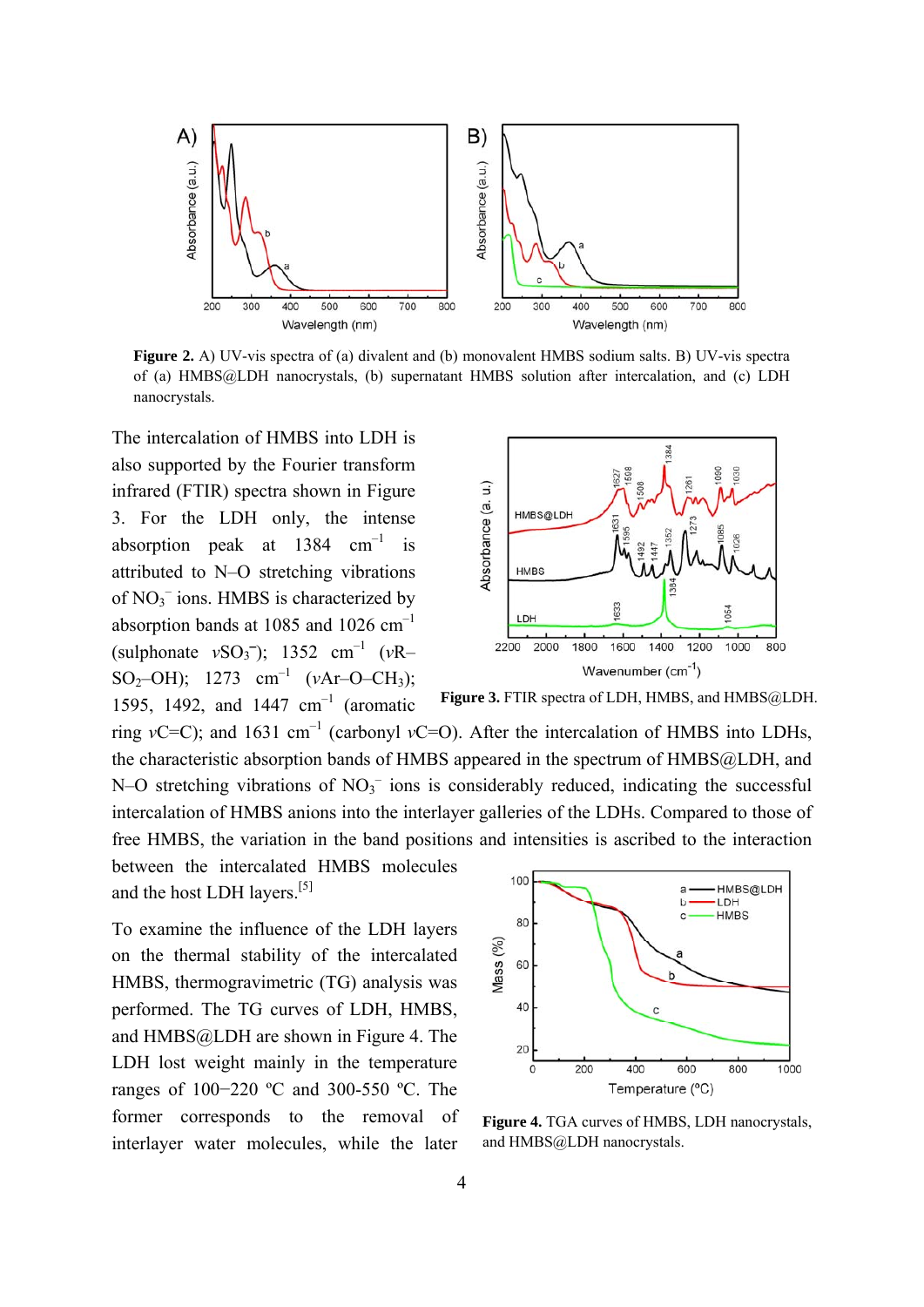corresponds to the dehydroxylation of the brucite-like layers and the decomposition of the interlayer nitrate anions. HMBS started losing weight at about 100 ºC, which is attributed to the evaporation of the water absorbed. The main weight loss occurred between 200 and 400 ºC in two very close stages due to the decomposition of HMBS. For HMBS@LDH, the loss of the interlayer water exhibited almost the same tendency as that of LDH. At above 300 ºC, the dehydroxylation of the layers overlaps with the thermal decomposition of the intercalated HMBS. In comparison with the TG curves between the HMBS and HMBS@LDH, it was clearly indicated that the intercalated HMBS was greatly enhanced in the thermal stability.

# **2.3. Preparation of HMBS@LDH-EVOH nanocomposites**



**Figure 5.** A) UV-vis spectra of (a) EVOH matrix and HMBS@LDH-EVOHnanocomposite films with HMBS@LDH loadings of (b) 2, (c) 5, (d) 10 and (e) 15 wt%, respectively. The inset shows a transparent and flexible film. B) TEM image of HMBS@LDH-EVOH nanocomposite film (15 wt% HMBS@LDH).

HMBS@LDH-EVOH nanocomposites were fabricated through a simple solution-mixing method. The UV-vis transmission spectra of pure EVOH and HMBS@LDH-EVOH composite films are shown in Figure 5A. The composite film exhibited significant decrease of transmittance in the UV region (< 400 nm), however its transmittance in the visible region

maintained as high as 90%, which was almost the same as that of the pure EVOH film in the same region. The inset image of Figure 5A shows an optically transparent and flexible composite film with 15 wt% HMBS@LDH loading.

Figure 5B shows a typical TEM image of HMBS@LDH-EVOH nanocomposite film with 15 wt% HMBS@LDH loading. It was revealed that the HMBS@LDH crystals were homogeneously dispersed in the EVOH matrix without the formation of



**Figure 6.** Stress-strain curves of pure EVOH and HMBS@LDH-EVOH nanocomposite films.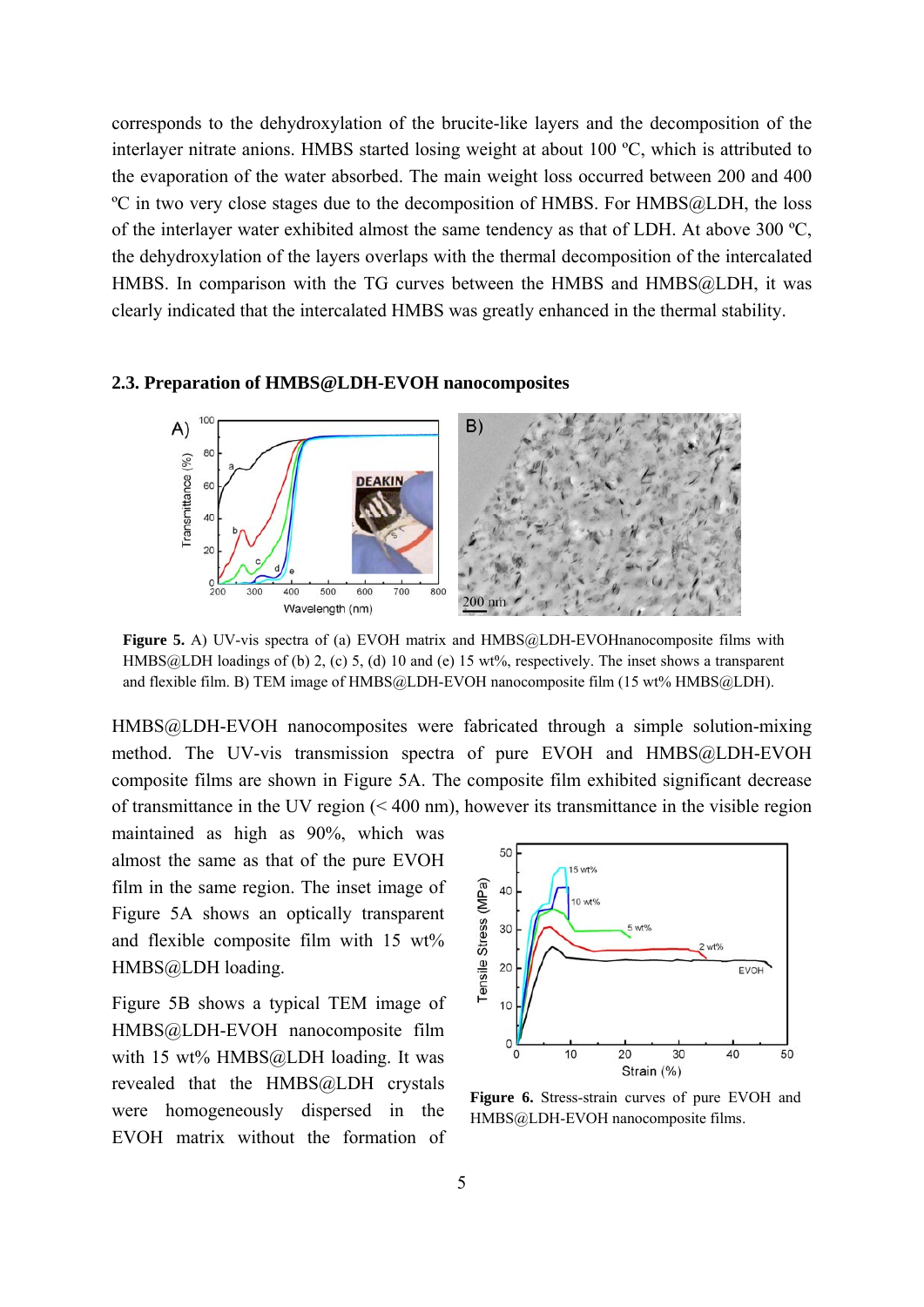aggregates, which guarantees the good visible light transparency of the composite films.

The stress-strain curves of the pure EVOH and HMBS@LDH-EVOH composite films are revealed in Figure 6. Pure EVOH film showed a typical behavior of plastic materials with significant yielding. The addition of HMBS@LDH to EVOH led to decrease in the elongation at break of the film. The Young's modulus and tensile strength of the composite films were increased. The tensile strength increased to 30.7 and 46.5 MPa when the composite films contained 2 and 15 wt% HMBS@LDH, respectively. The enhanced mechanical properties of the composite films arose from the interaction between HMBS@LDH and the EVOH matrix. Also, the composite film was very flexible.

#### **3. Conclusions**

We have prepared a flexible polymer composite film that has an excellent ability to block UV light but highly transparent to visible light using an organic UV absorber-intercalated LDH. FTIR spectra indicate that there is a supramolecular structure with significant host-guest interaction between the host LDH layers and the guest UV absorbers. TG results show that the thermal stability of the UV absorbers was greatly increased after intercalation in LDH. The UV absorber-intercalated LDH hybrids can be incorporated into EVOH matrix to form a transparent composite film, which showed UV-blocking property, flexibility, and good mechanical property.

#### *Experimental*

*Materials*: Ethylene-vinyl alcohol copolymer (EVOH) with a nominal ethylene content of 44 mol%,  $Mg(NO_3)_2.6H_2O$ , and  $Al(NO_3)_3.9H_2O$  were purchased from Sigma-Aldrich. UV absorber 2-hydroxy-4-methoxybenzophenone-5-sulfonic acid (HMBS) was obtained from Riedel-de Haën. Dimethyl sulfoxide (DMSO) supplied by Ajax Chemicals was of analytical grade. All chemicals were used as received.

*Synthesis of LDH nanocrystals*: Mg<sub>2</sub>Al LDH (2:1 Mg/Al molar ratio) nanocrystals were prepared by a co-precipitation method. Briefly, 20 mL methanol solution containing  $Mg(NO<sub>3</sub>)<sub>2</sub>·6H<sub>2</sub>O$  and Al(NO<sub>3</sub>) $\alpha$ ·9H<sub>2</sub>O, in molar ratios of 2:1 was added dropwise into 80 mL NaOH (~18 mmol) solution in methanol under refluxing conditions. The mixture was then transferred into a Teflon-lined autoclave and aged at 150 ºC for 24 h. After centrifuging, the precipitate was dispersed in water to hydrolyze the methoxide with constant stirring overnight.

*Synthesis of HMBS@LDH nanocrystals*: HMBS was intercalated into the nitrate form LDH by mixing 30 mL of LDH suspension in water  $(-0.85 \text{ wt})$  with 20 mL of HMBS aqueous solution  $(-32 \text{ wt})$ mmol/L) at room temperature overnight. The pH value of the HMBS solution was adjusted to be about 7 with 1 M NaOH aqueous solution before use. The obtained solid was washed thoroughly with deionized water by centrifugation and kept in a wet state for further use.